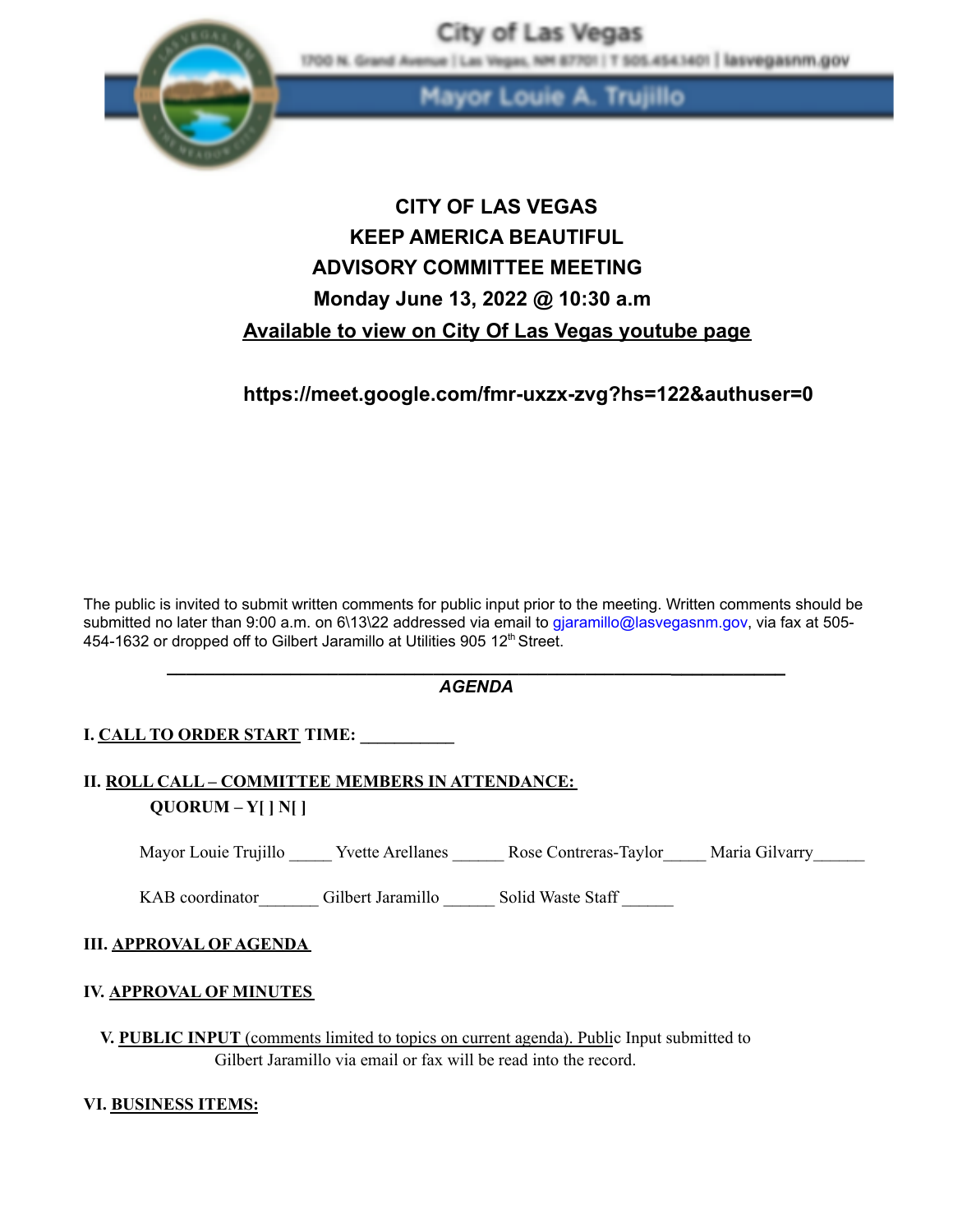#### **VII**. **DISCUSSION ITEMS:**

- A. Quorum requirements
- B. Announcements
- C. KAB bylaws
- D. Meeting Minutes
	- Format
	- Person responsible
- E. Kings Stadium
	- Solution and cleanup ideas
- F. Committee Member Officer titles
	- G. KAB grant funding
	- KAB affiliate
	- H. Upcoming events
	- How to conduct regular clean ups
	- Obtaining supplies such as gloves and bags
	- How to conduct regular clean ups
	- Obtaining supplies such as gloves and bags

# **VIII. NEXT REGULAR MEETING DATE/TIME – TBD**

# . **IX. ADJOURN ENDING TIME: \_\_\_\_\_\_\_\_\_\_\_**

**ATTENTION PERSONS WITH DISABILITIES:** The meeting room and facilities are accessible to persons with mobility disabilities. If you plan to attend the meeting and will need an auxiliary aid or service, please contact the Utilities Department prior to the meeting so that arrangements may be made.

**NOTE:** A final agenda will be posted 72 hours prior to the meeting. Copies of the Agenda may be obtained from the City's website at **www.lasvegasnm.gov**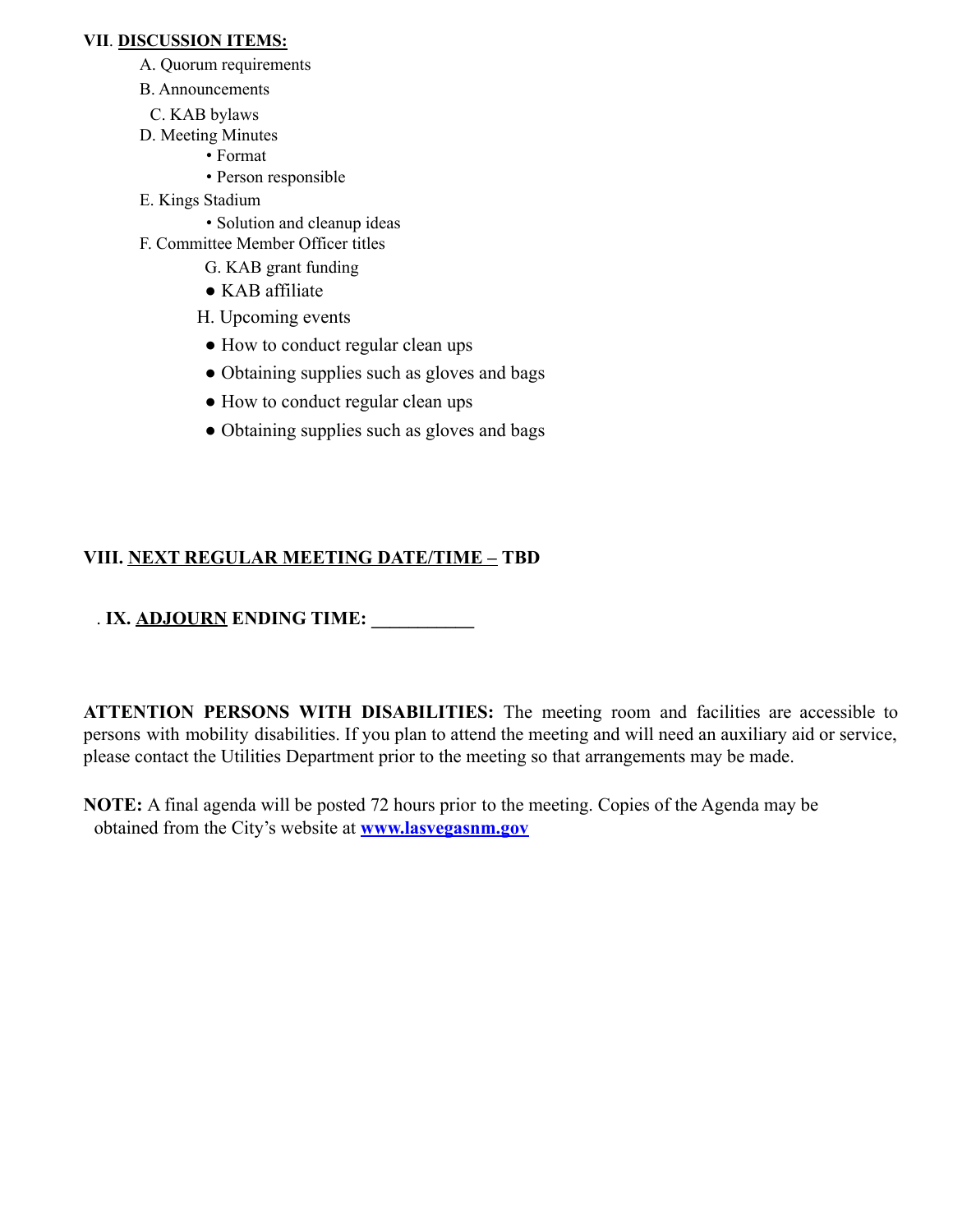David Ulibarri **Councilor Ward 1**  Michael L. Montoya<br>Councilor Ward 2

Elaine Rodriquez<br>Councilor Ward 3

David G. Romero<br>Councilor Ward 4

2



#### **KEEPAMERICA BEAUTIFUL (KAB) ADVISORY COMMITTEE BYLAWS AND RULES OF PROCEDURE**

### TABLE OF CONTENTS

ARTICLE I. NAME.

The official name shall be the Keep America Beautiful (KAB) Advisory

Committee. ARTICLE II. CREATION.

The Keep America Beautiful (KAB) Advisory Committee is created by the City of Las Vegas Governing Body.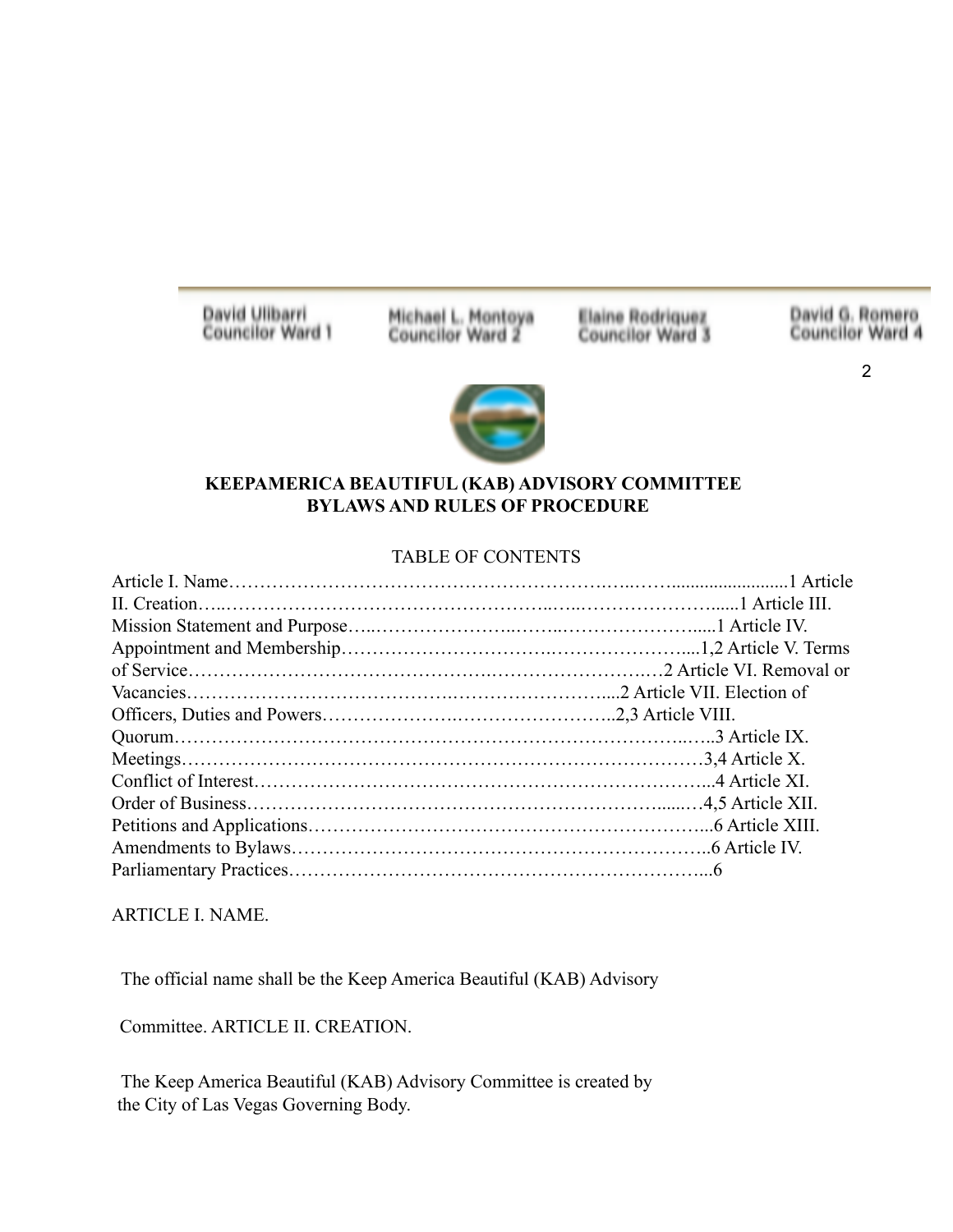## ARTICLE III. MISSION STATEMENT AND PURPOSE.

The function of the Committee shall be to serve at the pleasure of the Governing Body and shall assume whatever specific tasks are assigned to the Committee by the Governing Body.

In order that the function, duties and responsibilities of the Keep America Beautiful Advisory Committee may be carried out in an orderly, consistent and transparent way, the following bylaws and rules of procedure are adopted.

ARTICLE IV. APPOINTMENT AND MEMBERSHIP.

The Committee shall consist of the following:

1. The number of members shall be at the discretion of the Governing Body; all of which shall be appointed by the Mayor and subject to approval by the Council.

- Keep America Beautiful Advisory Committee Bylaws Page 1 of 6 2. Regular members of committees shall be residents of the City except as otherwise provided herein.
	- 3. No member of the Governing Body, nor any appointed official or employee, shall serve on any board, commission or committee except as a non-voting ex-officio member. The Governing Body may provide for such ex-officio members by ordinance as it deems appropriate.

ARTICLE V. TERMS OF SERVICE.

The Governing Body may establish advisory committees as it deems appropriate. The ordinance, resolution, or motion establishing any such committee shall provide for the manner of appointment, the powers, purpose, scope and authority of the committee, the termination of the committee, and such other matters as deemed relevant by the Governing

# Body. ARTICLE VI. REMOVAL OR VACANCIES.

1. Except as otherwise provided by ordinance, any and all members of boards, commissions and committees serve at the pleasure of the Governing Body and may be removed by the Mayor with approval of the Council, or by a majority of all of the members of the Council.

- 2. A board, commission or committee may recommend to the Governing Body that it remove a member of that board, commission or committee upon the occurrence of three (3) unexcused absences or other justifiable cause.
- 3. Other members of the board, commission or committee may be appointed at-large from within the city limits, provided, that the Governing Body shall endeavor to achieve equal representation among districts. Non-residents may be considered for the at-large positions.
- 4. The Mayor shall appoint a replacement member to any board, commission or committee within twenty (20) days of notification to the Governing Body of a vacancy.

ARTICLE VII. ELECTION OF OFFICERS, DUTIES AND POWERS.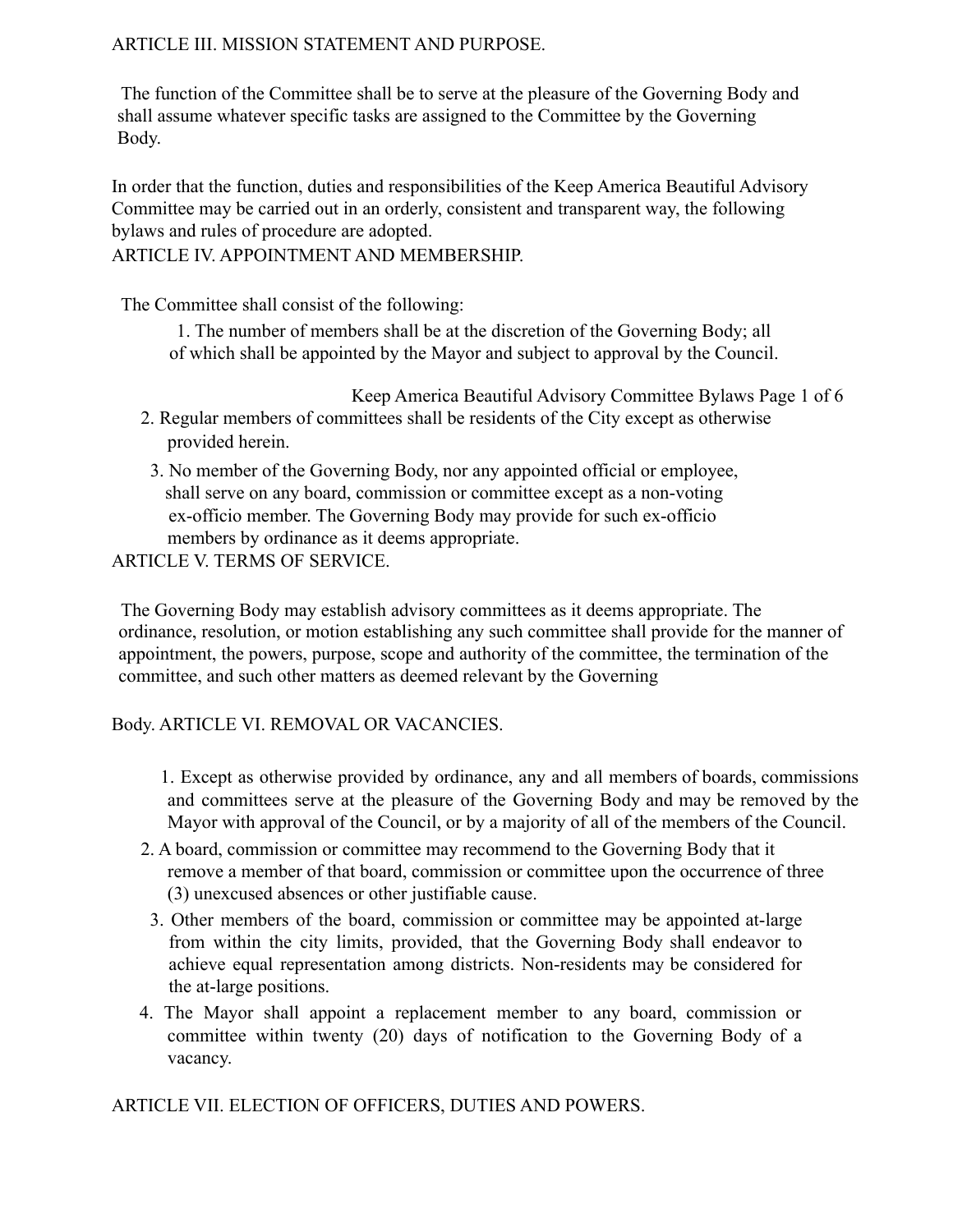- 1. The officers of the Committee shall consist of a Chairperson and Vice Chairperson elected from the appointed members of the Committee and such other officers as the Committee and such other officers as the Committee may, by majority vote, approve and appoint from among those confirmed by the Governing Body.
- 2. Election of Officers shall take place at the annual meeting or the first regular meeting thereafter when new members are seated on the Committee. The term of office for each officer shall run until the subsequent election.
- 3. Vacancy of an office caused by resignation or removal of any officer of the Board during his or her term of office shall be replaced by a member appointed by the Mayor within twenty (20) days of notification to the Governing Body of a vacancy.
- 4. Officers and Members.

A. The Chairperson shall preside over the meetings of the Committee and exercise all the powers usually incident to the office.

### Keep America Beautiful Advisory Committee Bylaws Page 2 of 6

B. The Vice Chairperson shall, in the absence of the Chairperson, perform all the duties incumbent upon the Chairperson. The Chairperson and Vice Chairperson both being absent, the members present may elect for the meeting a temporary Chairperson who shall have the full power of the Committee during the absence of the Chairperson and Vice Chairperson.

C. The secretary or City representative shall keep a written record of all business transacted by the Committee, notify all members of all meetings, keep on file all official records of the Committee, and be responsible for serving legal notice of all public hearings. The minutes shall include, as a minimum, the date, time and place of the meeting, the names of the members, the names of the members in attendance and those absent, the substance of the proposals considered and a record of any decisions and notes taken which show how each member voted. All minutes will be open to public inspection. Draft minutes shall be prepared within ten (10) working days after the meeting. Minutes shall not become official until approved by the Committee.

D. Ex-Officio (non-voting) members: no member of the Governing Body, nor any appointed official or employee, shall serve on any board or commission except as non-voting ex-officio member. The Governing Body may provide for such ex-officio members by ordinance as it deems appropriate.

- 5. The Keep America Beautiful Advisory Committee shall exercise such powers and duties as are delegated to it by the Governing Body.
- 6. The Committee shall annually prepare and deliver a report of its activities and recommendations at a meeting of the Governing Body or as otherwise requested by the Governing Body.

## ARTICLE VIII. QUORUM.

1. A quorum of any board or Committee shall be a simple majority of all appointed members. Each board, commission and committee shall annually adopt a resolution requiring compliance with the provisions of the New Mexico Open Meetings Act.

2. The Committee shall conduct no business unless a quorum of its membership is present at the meeting. With a quorum present, the business of the Committee shall be transacted by a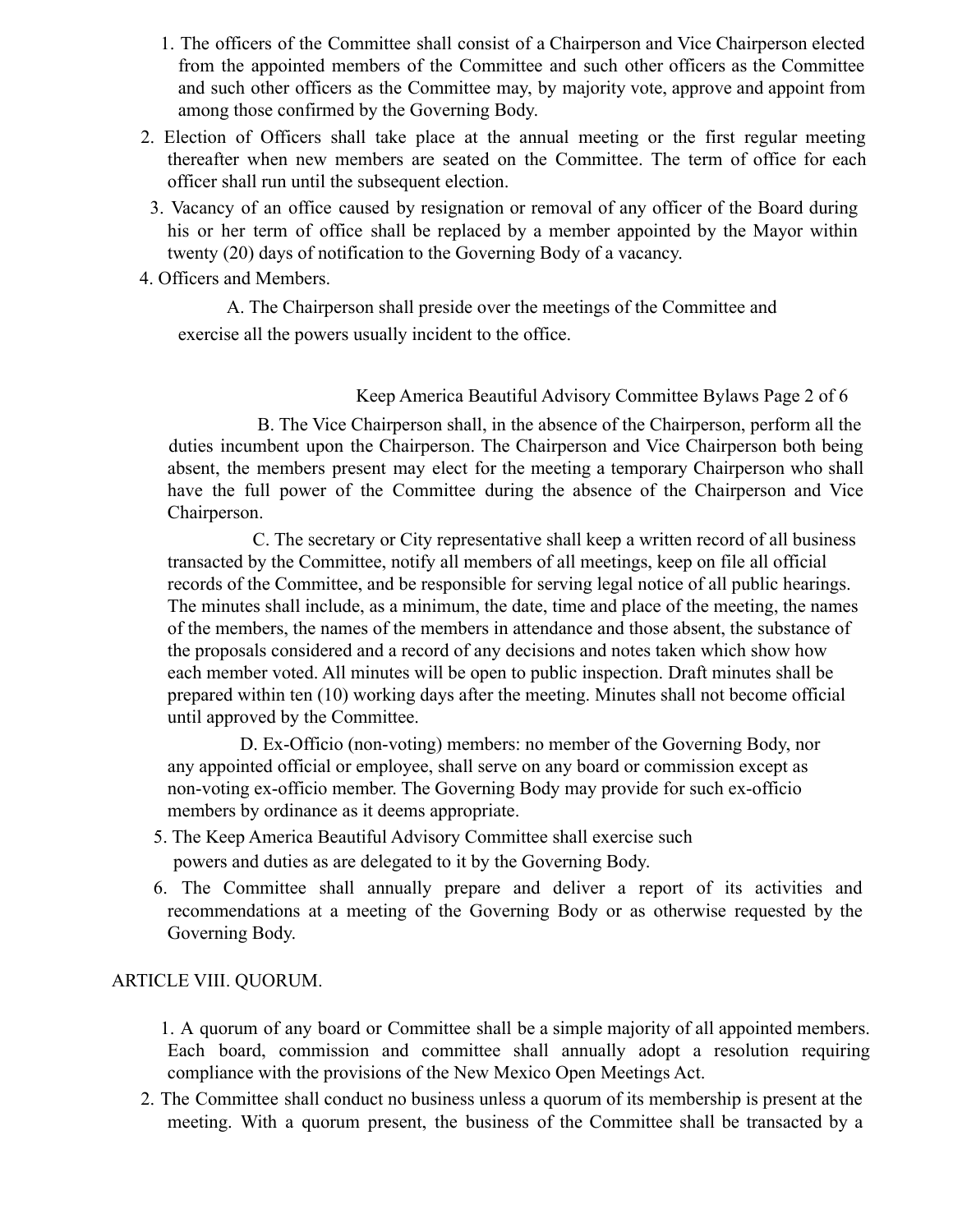majority vote of the members present and voting.

3. All votes taken by the Committee shall be by voice, roll call, or machine vote, if available, at the discretion of the Chairperson.

### ARTICLE IX. MEETINGS.

1. Regular Meetings: The regular meetings of the Committee will be held at a time approved by majority vote of all Committee members. All meetings will be held at the City of Las Vegas Council Chambers, 1700 North Grand Avenue, Las Vegas, New Mexico, unless otherwise directed by the Keep America Beautiful Advisory Committee

Chairperson. All meetings shall be open to the public.

- 2. Special Meetings: Special meetings shall be at the call of the Chairperson or by request of at least a majority of the Committee Members.
- 3. Annual Meeting: The annual meeting will be the first regular meeting in January. Keep America Beautiful Advisory Committee Bylaws Page 3 of 6
- 4. All regular and special meetings shall be in conformance with the "Open Meetings Act" (NMSA 10-15-1 to 10-15-4).
	- 5. If no matters over which the Keep America Beautiful Advisory Committee has jurisdiction are pending for the next regularly scheduled meeting, a meeting may be canceled by notice

given by the Chairperson.

6. Except as modified by these rules of procedure, the latest edition of Robert's Rules of Order (as interpreted by the Chairperson) shall govern the conduct of all Commission meetings. 7. It is unethical and contrary to law for Committee members to discuss any of the issues on the agenda amongst themselves or with others, outside of and prior to the public meeting.

## ARTICLE X. CONFLICT OF INTEREST.

1. Any member of the authority having a financial interest or other possible interest ("immediate family member involvement") in the outcome of any policy, decision or determination, shall disclose the existence of said potential conflict, and this disclosure shall be recorded in the written minutes of the Committee. Chairperson will then excuse the member(s) with a potential conflict from sitting in on any discussion, voting or in any way influencing the outcome of the matter. Member(s) shall leave his or her chair until decisions have been made and voted on. This disclosure shall be made before any discussion or the taking of any vote on the issue in which the Committee member has a financial interest or other potential conflict of interest. Thereafter, said Committee member shall disqualify himself or herself from any official act in regard to the policy, decision, or determination.

*Immediate family members could be restricted to spouse, parents, brothers, sisters and children.*

#### ARTICLE XI. ORDER OF BUSINESS.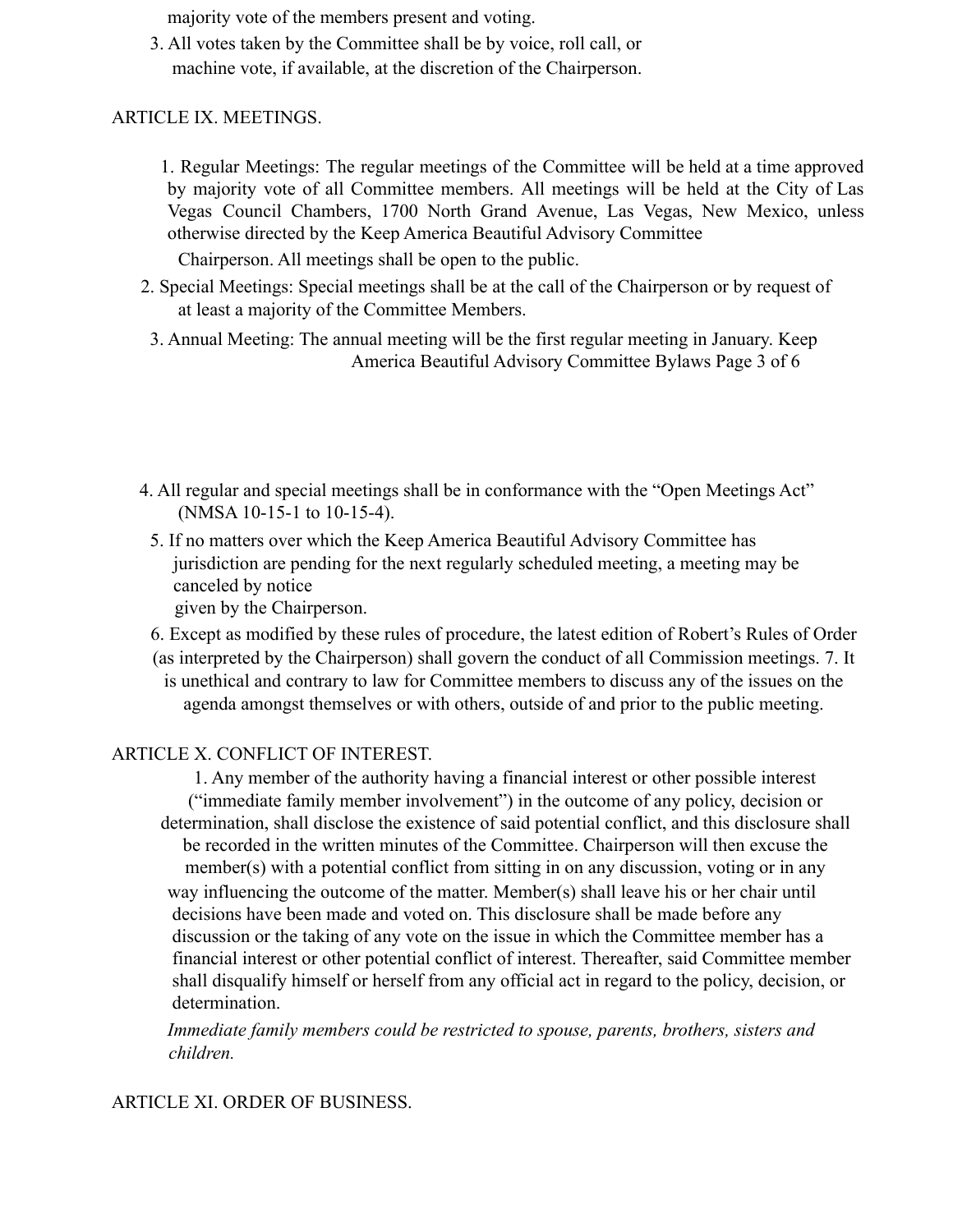- 1. Agendas shall be prepared for each meeting consisting of the following order of business: a. Call to Order
- b. Roll Call
	- c. Approval of Minutes
	- d. Public Hearings
	- e. Unfinished Business
	- f. New Business
	- g. Miscellaneous
- h. Adjournment
- 2. At the conclusion of the presentation of the item before the Board by the Administrator the Chairperson will open the public hearing and will conduct the hearing as follows: a. In all cases dealing with property issues, all persons (witnesses who wish to speak for or

against the issue will have to be sworn in). The sworn in procedure is as follows: The Chairperson of the Board asks that all persons who are going to testify (speak) either for or against the issue must stand up or raise their right hand. The Chairperson (herself or himself) must also stand up. All persons wishing to speak in favor of the matter before the Committee shall be asked to speak first, and all persons wishing to speak against the

Keep America Beautiful Advisory Committee Bylaws Page 4 of 6

proposal shall be asked to speak second. After they all stand and raise their right hand, the Chairperson states:

**"***Do you solemnly swear that the testimony that you are about to give in this matter shall be the truth, the whole truth and nothing but the truth, so help you God"* The witnesses should then state *"YES"* and they are then considered sworn in. At the time they come up to the podium to speak, they should state their name and address for the record. The Committee should also allow all parties to question (*cross examine*) each other if they so desire. (*All the above is in keeping with the due process which must be afforded to all individuals in these types of cases*).

Prior to the conclusion of the public hearing portion of the meeting, the Chairperson shall ask staff if any written comments have been received and read verbatim or to summarize those comments.

b. All comments shall be directed to the Chairperson. Public comments shall be kept on the subject. The Chairperson is charged with the responsibility of discouraging and stopping any irrelevant and unnecessarily long, repetitive, or abusive comments. If a large number of people wish to give a comment, the Chairperson may limit the length of initial comment. Time permitted, additional opportunity will be provided for additional public comment after everyone who desires to speak has had an opportunity.

c. The Chairperson shall not allow the audience to interrupt public comment. d. All comments and questions shall be directed to the Chairperson.

e. If written comments or petitions are made, a copy shall be presented to the Chairperson. f. Upon completion of the public hearing portion of the meeting, the Chairperson will close the public hearing and the Committee will continue discussion on the matter before them. g. At any time after the Chairperson has closed the public hearing, any member of the Committee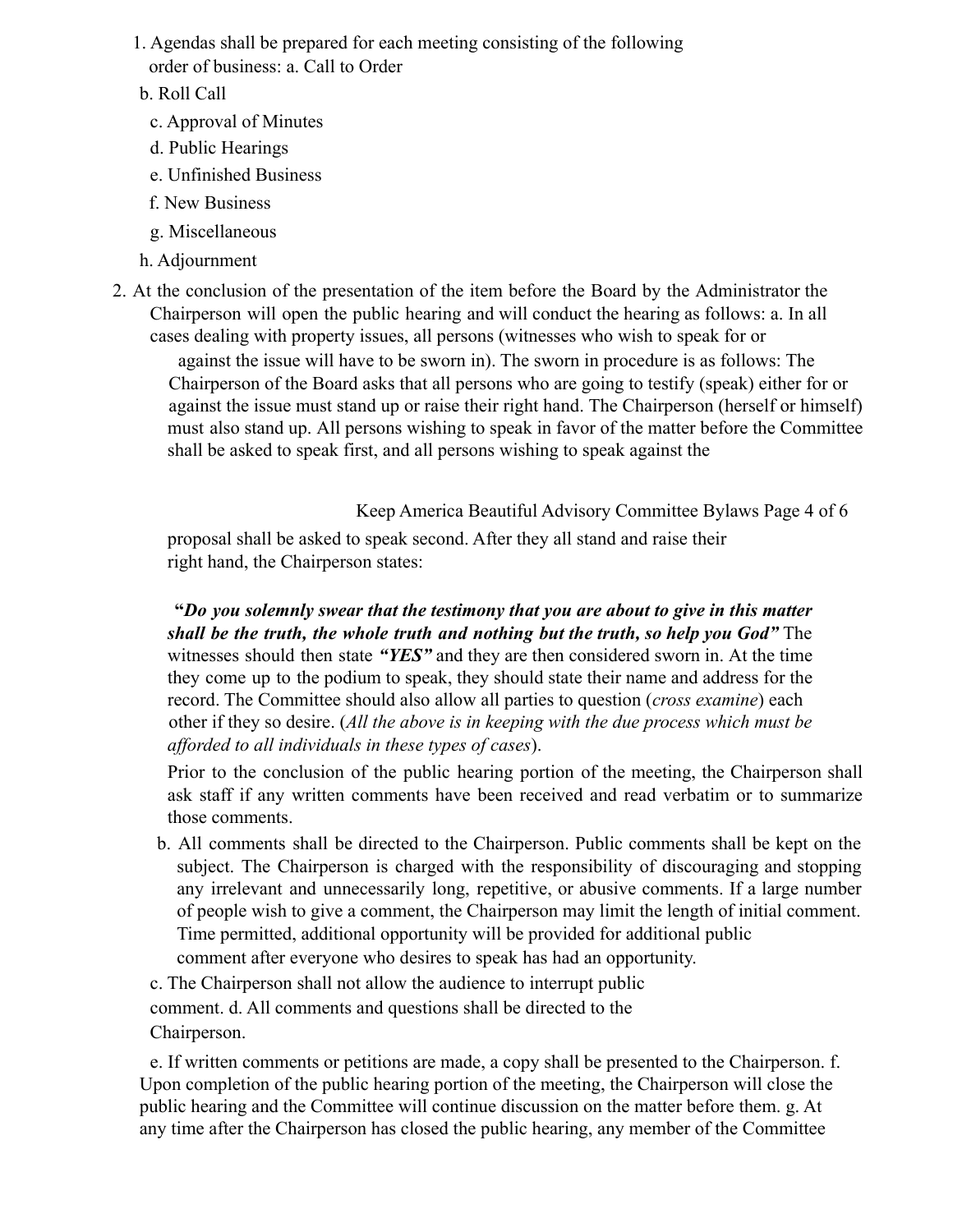may make a motion to approve, deny, table or postpone the matter. A motion is always introduced in the following form: *"I move that",* followed by a statement of the proposal. Most important in the statement findings of fact supporting the motion. Aside from very brief explanatory remarks, it is **not** seconded. All discussion must wait until after the Chairperson has stated the motion to the assembly and has called for discussion. h. Another member may say *"I second the motion"*. Seconding a motion is merely an indication that the member seconding it wishes the motion to come before the Committee for consideration. If no one seconds the motion, the Chairperson may declare, *"The motion fails for want of a second"*.

i. When a motion has been properly proposed and seconded, any member has a right to discuss it. Discussion must be confirmed to the question that is before the Committee. j. When all members who desire to discuss the question have done so, the Chairperson puts the motion to a vote. Any member may also *"call for the question"* which immediately ceases discussion and puts the motion to vote.

1. Voting will be by voice vote, roll call, or machine, (if available) as determined by the Chairperson.

2. Regular agenda items will follow essentially the same procedure with the exception of the public hearing portion.

Keep America Beautiful Advisory Committee Bylaws Page 5 of 6 ARTICLE XII. PETITIONS AND APPLICATIONS.

Petitions and applications for formal action by the Committee will be accepted by the Committee only after said request has been properly filed with the City Clerk and after specific direction given by the Governing Body. Upon submittal to the City Clerk, the application and/or materials will be examined to ensure that they are complete and accurate before acceptance. ARTICLE XIII. AMENDMENTS TO BYLAWS

These bylaws may be amended or altered by the Committee with a majority vote at any regular or special meeting with a quorum present. The proposed amendment must be submitted by electronic mail or postmarked for U.S. mail at least fourteen (14) days prior to the meeting. No amendment to these bylaws shall operate to increase the power, authority or scope of this Committee, or to exempt or otherwise affect this Committee's sole purpose of serving at the discretion of the Governing Body.

# ARTICLE XIV. PARLIAMENTARY PRACTICES

Except as otherwise specifically provided in these bylaws, all questions of order or procedure with respect to any meeting or action of this Committee, its Executive Committee or any committee appointed hereunder shall be determined in accordance with Robert's Rules of Order, newly revised, as revised from time to time.

**DONE THIS DAY OF** , 2020.

Keep America Beautiful Advisory Committee Chairperson

 $\mathcal{L}_\text{max}$  , and the contract of the contract of the contract of the contract of the contract of the contract of the contract of the contract of the contract of the contract of the contract of the contract of the contr

Attest:

 $\mathcal{L}_\text{max}$  , and the contract of the contract of the contract of the contract of the contract of the contract of the contract of the contract of the contract of the contract of the contract of the contract of the contr Keep America Beautiful Advisory Committee Officer